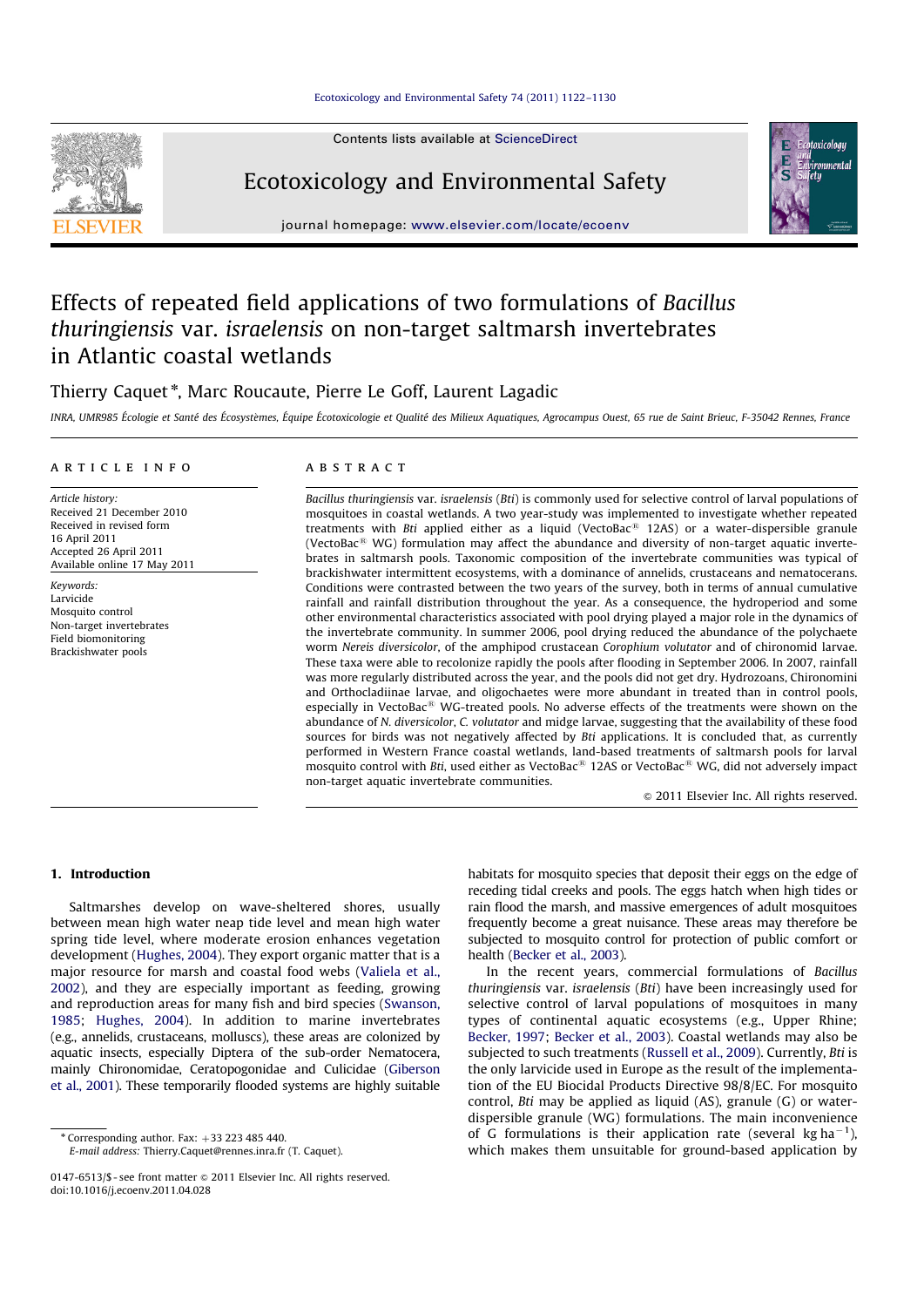portable apparatus. The WG formulation of the commercial product VectoBac® proved to be as efficient or even more efficient than the AS formulation, and it has additional advantages of economical transport, storage and longer shelf life (Russell et al., 2003). This is why this formulation currently tends to replace the liquid formulation (VectoBac $^{\circledR}$  12AS) for use in mosquito control in many countries worldwide. However, data on the comparative potential impacts of the AS and WG formulations of Bti on nontarget invertebrates are scarce.

With respect to environmental impact, controversial results have been obtained for Bti-containing larvicides. Laboratory tests and field studies showed that Bti may be considered as 'safe' to the environment due to its selectivity (Mulla et al., 1982; Barnes and Chapman, 1998; Boisvert and Lacoursière, 2004). However, larvae of some taxa of non-target Nematocera such as Chironomidae have been shown to be susceptible to Bti (Kondo et al., 1992; Rey et al., 1998), and there are indications that non-target organisms may be impacted by Bti-containing larvicides in wetlands (Hershey et al., 1998; Niemi et al., 1999; Boisvert and Boisvert, 2000). In contrast, results from experiments performed in temporary freshwater ponds showed that Bti, applied at two week-intervals as VectoBac® G at the rate of 7.85 kg ha $^{-1}$ , did not adversely affect the density or biomass of various invertebrate groups, nor the taxonomic richness of benthic invertebrate communities (Hershey et al., 1995). In an in situ experiment in the River Dalälven floodplain (Central Sweden) designed to assess indirect effects of reduction of the abundance of mosquito larvae by Bti (applied as VectoBac<sup>®</sup> G at 13–15 kg ha<sup>-1</sup>) on predatory beetles (Dytiscidae), Vinnersten et al. (2009) found that, although the abundance of mosquito larvae was strongly reduced (close to 100% reduction), there was no general effect of treatments on the abundance of diving beetles.

Implementation of repeated Bti treatments during several years raises the question of possible long term effects of the larvicide. A long-term (6 years) field study in Minnesota freshwater wetlands showed that Bti (applied as VectoBac $^{\circledR}$  G at rates ranging from 5.9 to 17.2 kg ha $^{-1}$ ) induced a significant decrease in the abundance of non-target invertebrates, especially Nematocera, associated with a reduction in insect genera richness and an increase in dominance indices (Hershey et al., 1998; Niemi et al., 1999). In a six-year survey performed in the River Dalälven floodplain, no significant effect of flood-water mosquito control using aerial application of VectoBac<sup>®</sup> G (13–15 kg ha<sup>-1</sup>) was shown on the production of emerging insects (Persson Vinnersten et al., 2010), nor on chironomid species richness  $(Lundström$  et al., 2010a) and production  $(Lundström$  et al., 2010b). Most of the available information about long term effects of repeated Bti applications concerns continental wetlands, and is not applicable to saltwater coastal wetlands due to differences in terms of hydrology, aquatic invertebrate community composition and food web structure (Russell et al., 2009). Furthermore, there is no data on the comparative effects of various Bti formulations on non-target aquatic communities living in these areas. The present two year-study was therefore implemented to investigate whether repeated treatments with *Bti* applied either as a liquid (VectoBac<sup>®</sup> 12AS) or a water-dispersible granule (VectoBac<sup>®</sup> WG) formulation may have long term effects on the abundance and diversity of non-target aquatic invertebrates in saltmarsh pools located in southern Brittany. This region benefits from particular protection status within European or global networks of protected sites created under the European Natura 2000 or international Ramsar Conventions. It is also well-known as a feeding and breeding ground for birds. Therefore, a particular attention has been devoted therein to non-target invertebrate species that represent a food source for birds. Correlations between fluctuations of environmental parameters and responses of the aquatic invertebrate community to Bti exposure have been explored for data interpretation.

#### 2. Materials and methods

#### 2.1. Study site

The study was performed from March 2006 to September 2007 in a 5 ha saltmarsh close to a tidal estuary (Ria d'Etel, Locoal-Mendon, Morbihan, France;  $47^{\circ}42'30''$ N–03 $^{\circ}07'48''$ W). This is a former saltern where dozens of small pools are regularly flooded by incoming estuary water at high tide (tide coefficient  $>90$ ) and by rainfall. A part of this wetland  $(ca. 1 ha)$  was delimited as a reference area before the beginning of the mosquito control program in 1998, and it has never been exposed to larvicides (Fourcy et al., 2002). The rest of the site has been subjected to larvicide treatments with VectoBac® 12AS since 1998 in order to control Ochlerotatus (Aedes) caspius and Ochlerotatus (Aedes) larvae. Based upon the information available for the 1998–2007 period, the total number of treatments per year varied from 5 to 8, with an average number of 6.2. For the purpose of the present study, this part of the site has been divided into two treated zones of equivalent area (ca. 2 ha each) where VectoBac® 12AS and VectoBac® WG were applied, respectively. The three zones were adjacent but care was taken to have a 50 to 100 m wide buffer zone between the different zones in order to prevent cross contamination between the treated zones or contamination of the control zone. Within each zone 5 pools (from 10 to 30  $m<sup>2</sup>$  surface) were randomly chosen and numbered before the beginning of treatments in 2006. They were then repeatedly sampled during the study.

#### 2.2. Treatments

VectoBac<sup>®</sup> 12AS (11.6% Bti at 1200 International Toxic Units—ITU per mg, i.e., 923.96 g a.i.  $L^{-1}$ ; Valent Biosciences, Libertyville, IL, USA) was applied at  $0.5$  L ha<sup>-1</sup> whereas VectoBac<sup>®</sup> WG (37.4% Bti at 3000 ITU mg<sup>-1</sup>; Valent Biosciences, Libertyville, IL, USA) was applied at  $0.4$  kg ha<sup>-1</sup>. Actual applied doses were 5- and 2.5-fold lower than the currently recommended application rates in France for VectoBac<sup>®</sup> 12AS (2.5 L ha<sup>-1</sup>) and VectoBac<sup>®</sup> WG (1 kg ha<sup>-1</sup>), respectively, but they resulted in equivalent applied concentrations of Bti (ca.  $500 \times 10^6$  ITU ha<sup>-1</sup>). Each larvicide was diluted into tap water (0.5 L VectoBac<sup>®</sup> 12AS in 10 L tap water, 400 g VectoBac<sup>®</sup> WG in 12 L tap water) before spraying at the water surface, using a portable spraying apparatus. Treatments of the pools were performed by personnel from the Entente Interdépartementale pour la Démoustication du littoral Atlantique (EID Atlantique, Rochefort-sur-Mer, France) on the same dates as those of mosquito control operation in this area. According to the procedure adopted for the mosquito control program in this region, treatments are not performed according to a pre-determined basis but only if the abundance of mosquito larvae exceeds a given threshold (defined by field survey of the abundance of larvae; Carron et al., 2003). Hatching of mosquito larvae occurs after flooding of the saltmarshes, especially by high coefficient tides that are more frequent in February–March and from September to November on the Atlantic Coast. The interval between two treatments may therefore vary from one week to more than one month depending on tide and rainfall intensity. In the context of the present study, Bti applications occurred on 6 dates in 2006 (April 07, May 03, June 01, July 15, August 16 and September 17) and on 5 dates in 2007 (March 28, April 25, May 23, July 19 and August 03).

#### 2.3. Invertebrate community sampling and analysis

Invertebrate sampling was scheduled in order to encompass the whole treatment period. The first and the last samples were collected a few weeks before and after the first and the last treatment dates, respectively. Samples were collected on 6 dates in 2006 (March 21, May 04, June 14, July 25, September 05 and October 17) and 4 dates in 2007 (February 21, April 04, June 25 and September 11). Invertebrates were sampled using a stainless steel hand-driven cylindrical corer (20 cm inner diameter, 50 cm height). A sampling point was randomly chosen in each pool, and the corer was rapidly pushed into the sediment. Once the corer was in place, water depth was measured in order to calculate the enclosed volume and the organisms present in the water column were collected using a 250-µm mesh size net, which content was transferred to a 100 mL polystyrene vial. The volume of the water column was used to correct abundances for differences in volume between samples. The sediment core (ca. 2.2 L volume) was then retrieved and placed into a 4 L polyethylene box. Both types of samples were then preserved using neutral aqueous formaldehyde (10%, v/v). Back to the laboratory, the sediment cores were manually broken up and placed for 30 min in an aqueous solution of sodium hexametaphosphate  $(1 g L^{-1})$  in order to enhance clay dispersion. Water column and sediment samples were then passed through a series of sieves of decreasing mesh size (8, 4, 2, 1, 0.5 mm for both types of samples, and an additional 0.25 mm mesh size sieve for water column samples). In order to speed up the analysis, subsamples of the sieve content were obtained using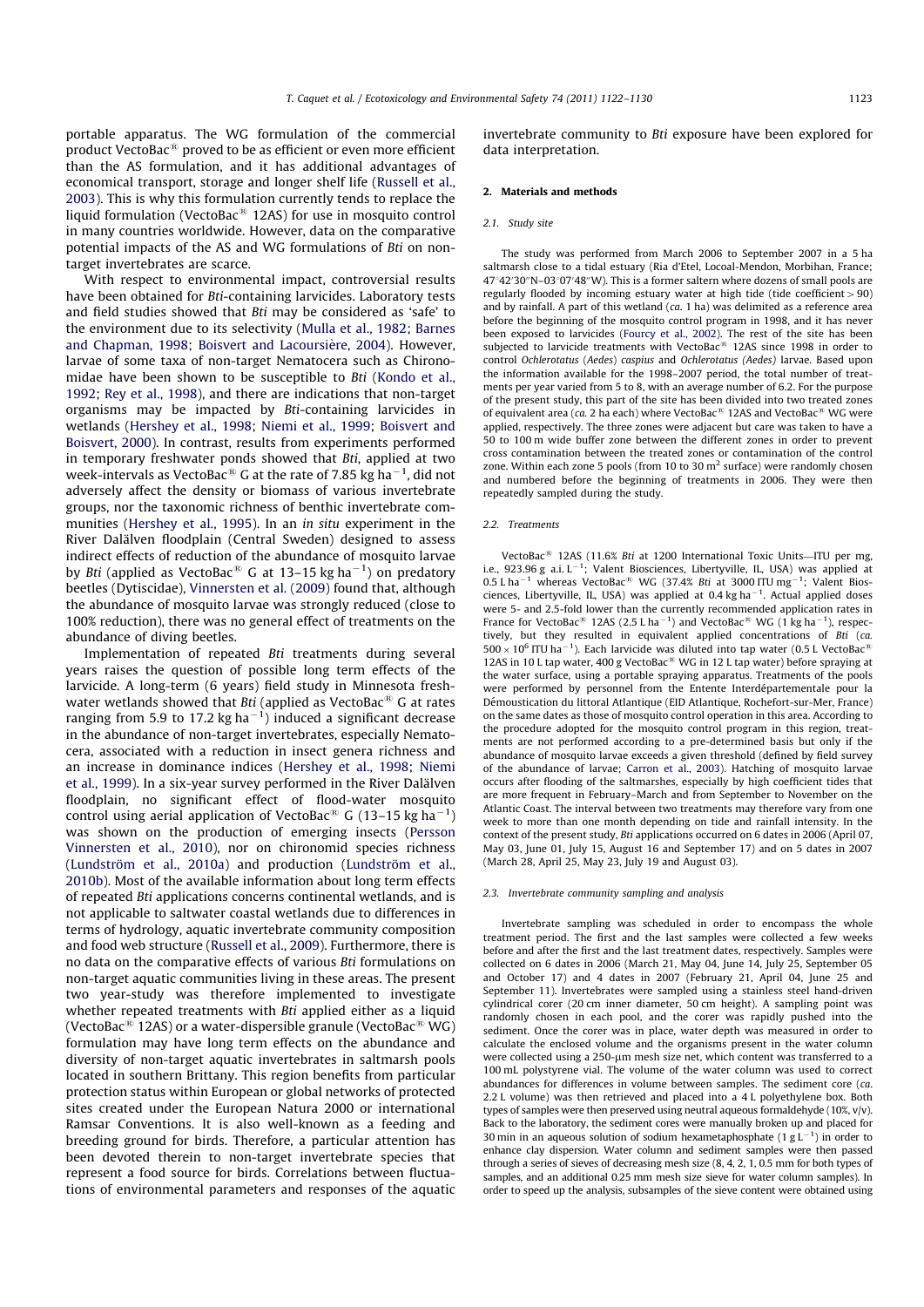a Motoda splitting box (Motoda, 1959). The collected organisms were enumerated and identified at the lowest practical taxonomic level under a dissecting microscope (maximum magnification 1:75).

Abundance data for the various groups were used to compute several common quantitative descriptors of community structure (Clarke and Warwick, 2001): taxonomic richness (S), total abundance (N), Shannon's diversity index  $(H')$  and Pielou's evenness (J). These indices provide complementary information on the number of different taxa (S), on the total abundance of individuals within the samples (N) and on the distribution of the individuals between the different taxa  $(H', J)$ . Since the study area is known to be an important feeding and breeding area for many bird species, the abundance of four invertebrate taxa known to be of great importance for waterfowl feeding, namely N. diversicolor, C. volutator and larvae of midges from the Chironomini tribe and Orthocladiinae subfamily (Mackenzie, 2005) were subjected to a more detailed analysis.

#### 2.4. Water quality parameters

In the pools where invertebrates were sampled, water depth was measured to the nearest 1 mm using a graduated aluminum gauge at the same point every sampling date. In parallel, water temperature, dissolved oxygen concentration, salinity and pH were measured at  $ca$ . 5 cm below the water surface, using portable apparatuses (Wissenschaftlich-Technische-Werkstätten-WTW, Champagne au Mont d'Or, France). Measurements were always made between 10:00 AM and noon to ensure consistency among data relative to possible circadial influence. In each pool, one 1.5 L water sample was collected and stored in opaque polyethylene bottles. Subsamples (500–750 mL) were filtered through Whatman GF/C fiberglass filters (1.2-µm mesh size; Whatman International, Maidstone, UK), which were immersed overnight in 5 mL of an acetone/distilled water (90/10, v/v) mixture at  $4^{\circ}$ C for pigment extraction. Chlorophyll a was quantified spectrophotometrically (Specord 205, AnalytikJena AG, Jena, Germany) according to Lorenzen (1967). Suspended solids concentration was determined in 250 mL water subsamples filtered through pre-weighted oven-dried (2 h at 500  $°C$ ) Whatman GF/C fiberglass filters that were weighted again after 48 h at 105 °C according to the AFNOR (1996) method. Data on daily rainfall were provided by Météo France (weather station of Theix, 47°37′59″N–02°40′01″W).

#### 2.5. Data analysis

Since the same pools were repeatedly sampled, all the data were analyzed using mixed models. Environmental parameters,  $H'$  and J values were analyzed using linear mixed models (lmer function of R package lme4), with time and zone as fixed factors and pool identity as a random factor. In addition, on each sampling date, mean values of  $H'$  and *I* were compared using one-way ANOVA followed by Tukey's post-hoc test (glht function from R package multcomp) to detect point differences between the three zones. Normality of  $H'$  and *I* data was verified using Shapiro–Wilk normality test ( $p=0.121$  and 0.500 for H' and J, respectively). The effects of treatments on S, N and on the abundance of N. diversicolor, C. volutator, Chironomini and Orthocladiinae larvae were analyzed using generalized linear mixed models because the data did not follow a normal distribution and usually exhibited a significant covariation between mean and variance (O'Hara and Kotze, 2010). Analysis were performed using the glmer function of R package lme4, with time and zone as fixed factors and pool identity as a random factor, and using a Poisson distribution for S (no overdispersion of data) and a quasi-Poisson distribution for the other variables (high overdispersion of data). In addition, on each sampling date, mean values of the different parameters were compared using a quasi-Poisson generalized linear model followed by Tukey's post-hoc test (glht function from R package multcomp) to detect point differences between the three zones.

Changes in the structure of the invertebrate community due to Bti exposure were analyzed by the principal response curve (PRC) method (van den Brink and ter Braak, 1999). The PRC method is a multivariate technique based on the redundancy analysis ordination technique. PRC results in a diagram showing the sampling weeks on the x-axis and the first principal component of the treatment  $(C_{dt})$  effects on the y-axis. This results in a diagram showing the deviations, in

time, of treatments compared to controls. The species weights  $(b_k)$  shown on the right side of the diagram can be interpreted as the weight of each species for the response given in the diagram. For each pool and date, abundance data from water column and sediment core were grouped and the resulting values were  $ln(20x+1)$ transformed before analysis. A Monte Carlo permutation test was used to identify the dates for which a significant difference was apparent among treatments. Correlation between environmental parameters and between environmental parameters and community response descriptors was tested using Spearman's correlation coefficient.

PRC analysis was performed with CANOCO for Windows software package, Version 4.5 (Center for Biometry–Wageningen, Wageningen, The Netherlands). The other tests were performed using R for Windows Version 2.8.0 (R foundation for Statistical Computing). Statistical threshold was  $\alpha$  = 0.05 for all tests.

## 3. Results

#### 3.1. Environmental parameters

The results obtained for the various environmental parameters measured in 2006 and 2007 are summarized in Table 1. For all environmental parameters, time had a highly significant effect ( $\chi^2$  values ranging from 44.6 to 469.3, df = 5 to 7 and p < 0.001). A similar temporal pattern was observed in the three zones for the various environmental parameters. Inter-zone differences were detected for water temperature ( $\chi^2$ =25.0, df=2 and  $p < 0.001$ ) and salinity ( $\chi^2 = 8.9$ , df=2 and  $p = 0.011$ ). For both parameters, there was a significant time  $\times$  zone interaction  $(\chi^2$ =77.3 and 55.6 for temperature and salinity, respectively,  $df=14$ ,  $p<0.001$ ). Differences were within the natural range of variation of these parameters within the different zones (on average less than  $0.8 \degree C$  for water temperature and than 1.7 g  $L^{-1}$  for salinity). It seems rather unlikely that they might have significant effects on the various biological parameters that were monitored during this study.

Many environmental parameters were significantly correlated (Table 2). Water depth was negatively correlated with salinity, and with chlorophyll a and suspended solid concentrations, and positively correlated with water pH. An opposite pattern was observed for water temperature. Correlation between water temperature and depth was not significant. Salinity was positively correlated with suspended solids and chlorophyll a concentrations, whereas it was negatively correlated with pH and dissolved oxygen concentration. Suspended solids and chlorophyll a concentrations were positively correlated. Finally, a significant negative correlation was found between pH and chlorophyll a concentration, whereas pH and dissolved oxygen concentration were positively correlated.

#### 3.2. Invertebrates

A total of 38 different invertebrate taxa were identified in the samples collected during the study period. In the three zones, the aquatic invertebrate community mainly comprised annelids (6 groups among which oligochaetes, N. diversicolor and polychaetes of the family Capitellidae were the most abundant ones),

Table 1

|  |  |  |  |  |  |  |  |  | Mean + standard error and range of variation (minimum to maximum) of environmental parameters measured in water for the pools of the three zones in 2006 and 2007 |  |  |  |  |  |  |  |  |  |
|--|--|--|--|--|--|--|--|--|-------------------------------------------------------------------------------------------------------------------------------------------------------------------|--|--|--|--|--|--|--|--|--|
|--|--|--|--|--|--|--|--|--|-------------------------------------------------------------------------------------------------------------------------------------------------------------------|--|--|--|--|--|--|--|--|--|

| Zone                                                                                                                                                                             | Control                                                                                                                                                                                       |                                                                                                                                                                                           | VectoBac $^{\text{\tiny{\textregistered}}}$ WG                                                                                                                                              |                                                                                                                                                                                              | VectoBac $^{\circledR}$ 12AS                                                                                                                                                                |                                                                                                                                                                                                    |  |
|----------------------------------------------------------------------------------------------------------------------------------------------------------------------------------|-----------------------------------------------------------------------------------------------------------------------------------------------------------------------------------------------|-------------------------------------------------------------------------------------------------------------------------------------------------------------------------------------------|---------------------------------------------------------------------------------------------------------------------------------------------------------------------------------------------|----------------------------------------------------------------------------------------------------------------------------------------------------------------------------------------------|---------------------------------------------------------------------------------------------------------------------------------------------------------------------------------------------|----------------------------------------------------------------------------------------------------------------------------------------------------------------------------------------------------|--|
| Year                                                                                                                                                                             | 2006                                                                                                                                                                                          | 2007                                                                                                                                                                                      | 2006                                                                                                                                                                                        | 2007                                                                                                                                                                                         | 2006                                                                                                                                                                                        | 2007                                                                                                                                                                                               |  |
| Depth $(cm)$<br>Temperature $(^{\circ}C)$<br>Salinity $(g L^{-1})$<br>рH<br>Dissolved oxygen (mg $L^{-1}$ )<br>Suspended solids (mg $L^{-1}$ )<br>Chlorophyll a $(\mu g L^{-1})$ | $9.9 + 1.3(0 - 24.5)$<br>$14.5 + 0.7 (8.4 - 20.8)$<br>$34.0 + 1.7(24.2 - 43.1)$<br>$7.2 + 0.1(5.2 - 8.0)$<br>$7.0 + 0.4$ (2.6-13.4)<br>$17.8 + 2.2(5.1 - 48.0)$<br>$53.7 + 23.5(1.2 - 648.0)$ | $15.1 + 1.8$ (4.5-29)<br>$12.8 + 1.0(6.6 - 18.4)$<br>$29.5 + 1.4(23.8 - 39.0)$<br>$7.4 + 0.1 (6.7 - 7.9)$<br>$5.8 + 0.4$ (2.4-9.1)<br>$10.9 + 0.8(5.5 - 18.9)$<br>$6.9 + 1.4(2.6 - 30.0)$ | $5.7 + 0.8$ (0-16.0)<br>$14.0 + 0.7 (8.4 - 21.8)$<br>$33.4 + 2.8$ (20.4-53.2)<br>$7.2 + 0.1$ (4.9–8.0)<br>$6.4 + 0.4(3.1 - 10.5)$<br>$19.1 + 2.0(5.5 - 41.9)$<br>$37.5 + 12.0(1.1 - 267.5)$ | $10.7 + 1.2$ (2.5-19.0)<br>$13.3 + 1.0(7.4 - 18.9)$<br>$30.6 + 1.7(24.2 - 45.9)$<br>$7.4 + 0.1 (7.0 - 7.9)$<br>$6.2 + 0.7(2.8 - 9.2)$<br>$11.7 + 1.1(5.1 - 23.8)$<br>$9.4 + 3.0(1.9 - 53.3)$ | $7.6 + 1.0(0-17.0)$<br>$14.3 + 0.8$ (8.1-23.0)<br>$32.2 + 2.4(21.7 - 46.8)$<br>$7.1 + 0.1 (5.3 - 7.9)$<br>$7.2 + 0.4(3.7 - 13.0)$<br>$17.1 + 1.4(7.9 - 33.5)$<br>$42.0 + 13.6(1.0 - 247.4)$ | $12.1 + 1.5(3.0 - 21.0)$<br>$14.0 + 0.9(8.1 - 18.7)$<br>$29.6 + 1.6(23.2 - 41.9)$<br>$7.3 + 0.1 (6.7 - 7.8)$<br>$6.7 + 0.4(4.5 - 11.0)$<br>$13.3 + 1.3(6.3 - 29.9)$<br>$18.6 + 7.0(1.8 - 127.7)$ S |  |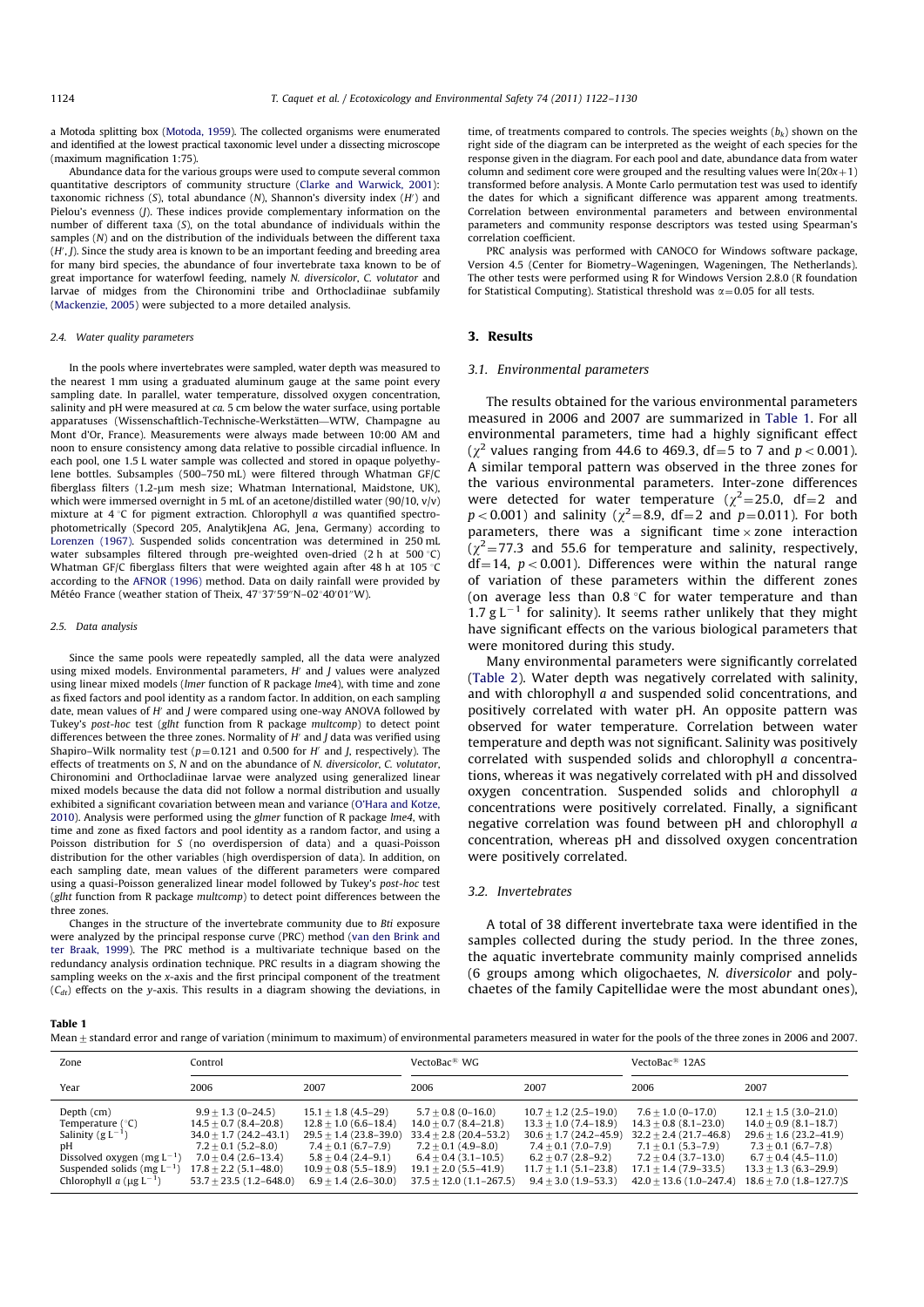### Table 2

Values of Spearman correlation coefficient  $(n=91)$  for water parameters and descriptors of the invertebrate community of the pools in the three areas in 2006 and 2007. S: taxonomic richness, N: total abundance, H': Shannon's diversity index, J: Pielou's evenness. Significant values (p < 0.05) are indicated in bold characters.

|                  | Depth   | Temperature | pH      | Dissolved oxygen | Salinity | Chlorophyll a | Suspended solids |
|------------------|---------|-------------|---------|------------------|----------|---------------|------------------|
| Temperature      | $-0.18$ |             |         |                  |          |               |                  |
| pH               | 0.41    | $-0.49$     |         |                  |          |               |                  |
| Dissolved oxygen | 0.07    | $-0.11$     | 0.13    | 0.13             |          |               |                  |
| Salinity         | $-0.63$ | 0.67        | $-0.42$ | $-0.24$          |          |               |                  |
| Chlorophyll a    | $-0.38$ | 0.57        | $-0.47$ | $-0.01$          | 0.60     |               |                  |
| Suspended solids | $-0.44$ | 0.19        | $-0.18$ | $-0.10$          | 0.48     | 0.42          |                  |
|                  | 0.02    | $-0.26$     | 0.23    | $-0.24$          | $-0.26$  | $-0.20$       | $-0.01$          |
| N                | 0.02    | $-0.25$     | 0.16    | $-0.47$          | $-0.13$  | $-0.39$       | $-0.05$          |
| H'               | $-0.25$ | $-0.06$     | 0.08    | $-0.21$          | 0.17     | $-0.01$       | 0.12             |
|                  | $-0.33$ | 0.10        | $-0.07$ | $-0.10$          | 0.37     | 0.12          | 0.17             |



Fig. 1. Changes in mean  $\pm$  s.e. (standard error; n=5) values of the various descriptors of invertebrate communities in control, VectoBac® 12AS- and VectoBac® WG-treated pools. The triangles indicate the dates of larvicide applications in the study area. (A) Taxonomic richness; (B) Total abundance; (C) Shannon's diversity index; (D) Pielou's evenness index. Different letters indicate significant differences according to Tukey's post-hoc test following GLM analysis or ANOVA ( $p$  < 0.05). The interruption of the lines corresponds to drying of the pools which prevented sampling.

crustaceans (12 groups among which C. volutator, Copepods and Ostracods were the most abundant ones) and insects (11 groups among which larvae of Chironomini from the Chironomus salinarius group and of Orthocladiinae were the most abundant ones). Taxa found in the water column included various crustaceans (Copepods, Ostracods, Palaemonetes varians adult and larvae, Lekanesphaera sp.) and water mites. Ochlerotatus sp. larvae and pupae were sometimes found in the samples but their abundance was always very low in all the pools. Important temporal variations were observed for all the descriptors and patterns were almost identical in the three zones (Fig. 1 and Table. 3). Time had a highly significant effect ( $\chi^2$  values ranging from 30.6 to 34,312, df=from 6 to 8,  $p < 0.001$ ) and drying of the pools in summer 2006 had a very strong negative effect on taxonomic richness and an even stronger effect on total abundance. Significant differences between zones were shown for total abundance ( $\chi^2$  = 12.1, df = 2 and  $p=0.002$ ) and for the abundance of the four invertebrate groups identified as food resource for birds ( $\chi^2$ =6.1, 12.4, 11.9 and 9.5,  $df = 2$ ,  $p = 0.048$ , 0.002, 0.0025 and 0.008 for N. diversicolor, C. volutator, Chironomini and Orthocladiinae larvae, respectively). For all these variables, there was a significant time  $\times$  zone interaction ( $p < 0.001$ ). Detailed results of the statistical analysis are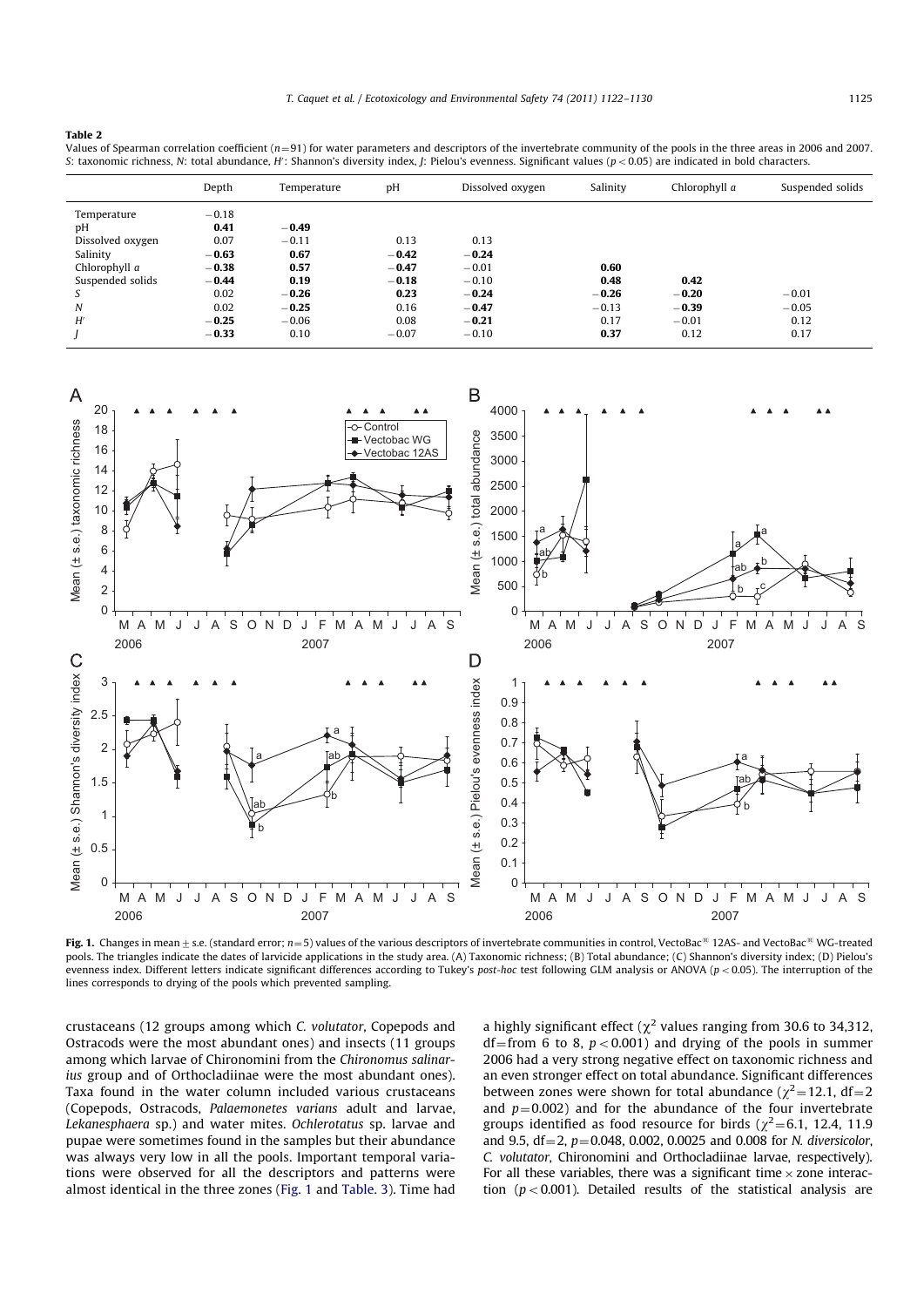provided as Supplementary material. No significant differences were observed between control and treated zones for taxonomic richness (Fig. 1A). Significantly higher total invertebrate abundances in treated than in control pools were observed at the beginning of the study and on two dates in spring 2007 (Fig. 1B). Significantly higher Shannon's diversity index mean values were observed in VectoBac $\mathbb{B}$  12 AS-treated pools on two dates (Fig. 1C). For Pielou's evenness, the only difference between control and treated pools was observed on February 21, 2007 with higher values for VectoBac $^{\circledR}$ 12AS-treated pools than for control pools (Fig. 1D). When significant differences were shown, values of the various parameters were often higher for VectoBac $\mathbb{B}$  12AS-treated pools than for the other pools.

Correlation analysis (Table 2) showed that taxonomic richness and total abundance of invertebrates were negatively correlated with water temperature, dissolved oxygen and chlorophyll a concentration. Taxonomic richness was positively correlated with pH and negatively correlated with salinity. Both N and S were not significantly correlated with water depth or suspended solid concentration. A negative correlation was shown between Shannon's diversity index and dissolved oxygen concentration and water depth. Pielou's evenness was positively correlated with salinity and negatively correlated with depth.

PRC analysis of invertebrate abundance data (Fig. 2) showed significant differences between control and treated pools  $(p=0.005)$ . Monte Carlo permutation tests for the whole data set indicated that a significant amount of the variance explained by the treatments is displayed in the diagram of the first PRC  $(p=0.005)$ . Of all the variance in the abundance data, 49.7% could be attributed to the sampling date, and 15.5% could be attributed to the treatments (31.6% of this variance is displayed on the vertical axis of the first PRC). Monte Carlo permutation tests for each sampling date indicated that the dynamics of invertebrate communities were identical in VectoBac<sup>®</sup> 12AS- and VectoBac<sup>®</sup> WG-treated pools. In particular, very large differences between control and treated pools were observed just before and after the drying episode in 2006, and also in spring 2007. The analysis of the distribution of species weights  $(b_k)$  indicates that several invertebrate groups were more abundant in treated than in control pools in 2007. Hydrozoans, chironomid larvae (Chironomini tribe and Orthocladiinae subfamily), oligochaetes and chironomid pupae were the most positively impacted groups. On the other hand, although some groups exhibited a tendency to be less abundant in treated than in control pools (Brachycera pupae and Hydrobiidae), the low values of  $b_k$  for these groups (close to  $-0.5$ ) suggest that differences were moderate.

#### Table 3

Mean  $\pm$  standard error and range of variation of macroinvertebrate community descriptors for the pools of the three zones in 2006 and 2007.

|                                  | Control           |                 | VectoBac $^{\circledR}$ WG |                 | VectoBac $\mathbb{E}$ 12AS |                  |  |
|----------------------------------|-------------------|-----------------|----------------------------|-----------------|----------------------------|------------------|--|
|                                  | 2006              | 2007            | 2006                       | 2007            | 2006                       | 2007             |  |
| Total abundance (N)              | $733.0 + 144.0a$  | $484.0 + 81.9$  | $907.2 + 142.6$            | $732.8 + 69.5$  | $852.1 + 158.6$            | $1039.2 + 140.8$ |  |
|                                  | $(19 - 2539)^{b}$ | $(57-1331)$     | (38–1962)                  | (170–1525)      | $(5 - 3550)$               | $(252 - 2717)$   |  |
| Taxonomic richness $(S)$         | $10.9 + 0.6$      | $10.7 + 0.5$    | $10.6 + 0.6$               | $12.2 + 0.4$    | $10.0 + 0.6$               | $12.2 + 0.4$     |  |
|                                  | $(6-18)$          | $(8-16)$        | $(6-15)$                   | $(9 - 15)$      | $(6-15)$                   | $(9-15)$         |  |
| Shannon's diversity index $(H')$ | $1.93 + 0.13$     | $1.74 + 0.11$   | $1.96 + 0.08$              | $1.94 + 0.10$   | $1.83 + 0.14$              | $1.72 + 0.11$    |  |
|                                  | $(0.44 - 3.33)$   | $(0.86 - 2.67)$ | $(1.13 - 2.77)$            | $(1.03 - 2.67)$ | $(0.38 - 2.66)$            | $(0.73 - 2.53)$  |  |
| Pielou's evenness (1)            | $0.57 + 0.04$     | $0.51 + 0.03$   | $0.59 + 0.02$              | $0.48 + 0.03$   | $0.57 + 0.04$              | $0.54 + 0.03$    |  |
|                                  | $(0.15 - 0.93)$   | $(0.26 - 0.77)$ | $(0.38 - 0.80)$            | $(0.22 - 0.68)$ | $(0.13 - 0.95)$            | $(0.29 - 0.76)$  |  |

Mean  $+$  standard error of the mean.

 $\overline{b}$  Range (minimum to maximum) for the period under consideration.



Fig. 2. Principal response curves (PRC) resulting from the analysis of invertebrate data set. The lines represent the course of the treatments in time. The vertical axis represents the difference in community structure between treated and control zones expressed as regression coefficients ( $C_{dt}$ ) of the PRC model. The species weights ( $b_k$ ) can be interpreted as the affinity of the taxon to the principal response. Only species with a weight superior to 0.5 or inferior to -0.5 are shown. Results for Monte Carlo permutation test for each sampling date: " $p < 0.001$ ; " $0.001 < p < 0.01$ ; " $0.01 < p < 0.05$ . The interruption of the lines corresponds to drying of the pools which prevented sampling.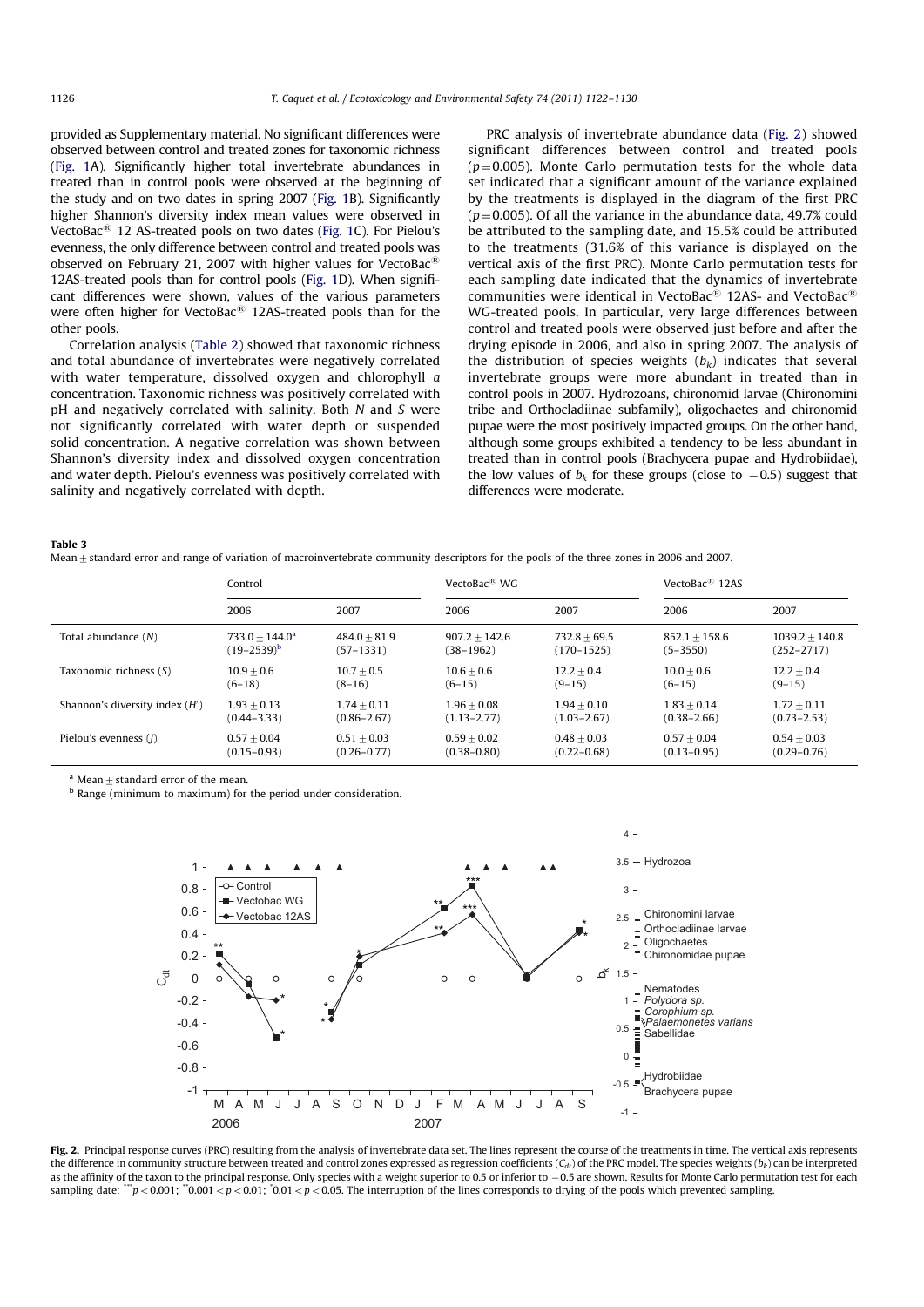The drying period in 2006 had a very strong effect on the abundance of N. diversicolor and C. volutator (Fig. 3). Only C. volutator recovered on the following spring. Although chironomid populations were also deeply affected by drying, they recovered rapidly in autumn, after flooding of the pools. Detailed results of the statistical analysis are provided as Supplementary material. There was a huge difference in N. diversicolor mean abundance between 2006 and 2007, with much lower abundance values recorded during the second year of the survey (Fig. 3A). Differences between control and treated pools were shown on five dates but with no clear relationship with the treatments. For both years, there was a clear seasonal pattern in the abundance of C. volutator, with maximum values in summer and lower values in autumn–winter (Fig. 3B). In spring 2006 and 2007, C. volutator abundance was higher in Bti-treated than in control pools, with similar patterns for VectoBac $^{\circledR}$  12AS- and VectoBac $^{\circledR}$  WG-treated pools. Significantly higher abundance values of Chironomini larvae in VectoBac $^{\circledR}$  WG-treated pools than in control and VectoBa $c^{\circledR}$  12AS-treated pools were repeatedly observed. Abundance of these organisms was significantly higher in control than in treated pools only on one date. Higher abundance values of Orthocladiinae larvae were shown in VectoBac® WG-treated pools than in control and VectoBac $\mathbb{B}$  12AS-treated pools in March 2006 and spring 2007.

#### 4. Discussion

During the present two-year study, repeated applications of either VectoBac $\mathbb{B}$  12AS or VectoBac $\mathbb{B}$  WG in brackishwater pools had no significant negative impact of invertebrate communities. In particular, no adverse effects of the treatments were shown on the abundance of N. diversicolor, C. volutator and midge larvae, suggesting that the availability of invertebrate food sources for birds was not negatively affected by Bti applications. In addition, the results of PRC analysis showed that hydrozoans, Chironomini and Orthocladiinae larvae and oligochaetes were more abundant in treated than in control pools, especially in VectoBac $\mathfrak{B}$  WG-treated pools in 2007. There are no available data on the toxicity of Bti on brackishwater hydrozoans, but according to Becker and Margalit (1993), freshwater cnidaria of the genus Hydra were not affected by Bti in laboratory tests at a concentration of 100 mg  $L^{-1}$ . Oligochaetes and chironomid larvae differ in their sensitivity to Bti. According to Becker and Margalit (1993), oligochaetes of the genus Tubifex were not affected by *Bti* in laboratory tests at a concentration of 180 mg  $L^{-1}$ . In their 6-year survey on the effects of Bti on non-target invertebrates in Minnesota wetlands, Hershey et al. (1998) did not find any significant difference in the abundance of annelids (including oligochaetes) between control and VectoBac $^{\circledR}$  G-treated areas, which is in accordance with the very low sensitivity of these



Fig. 3. Changes in mean  $\pm$  s.e. (standard error;  $n=5$ ) abundance of the four groups of invertebrates considered as major food resources for waterfowl in control, VectoBac<sup>®</sup> 12AS- and VectoBac<sup>®</sup> WG-treated pools. The triangles indicate the dates of larvicide applications in the study area. (A) Nereis diversicolor; (B) Corophium volutator; (C) Chironomini larvae; (D) Orthocladiinae larvae. Different letters indicate significant differences according to Tukey's post-hoc test following GLM analysis or ANOVA  $(p<0.05)$ . Ellipses indicate that significant between zones differences were shown but cannot be indicated on the figure due to non sufficient place. A: Control  $\geq$  (VectoBac<sup>®</sup> 12AS=VectoBac<sup>®</sup> WG), B: VectoBac<sup>®</sup> 12AS  $\geq$  (Control=VectoBac® WG). The interruption of the lines corresponds to drying of the pools, which prevented sampling.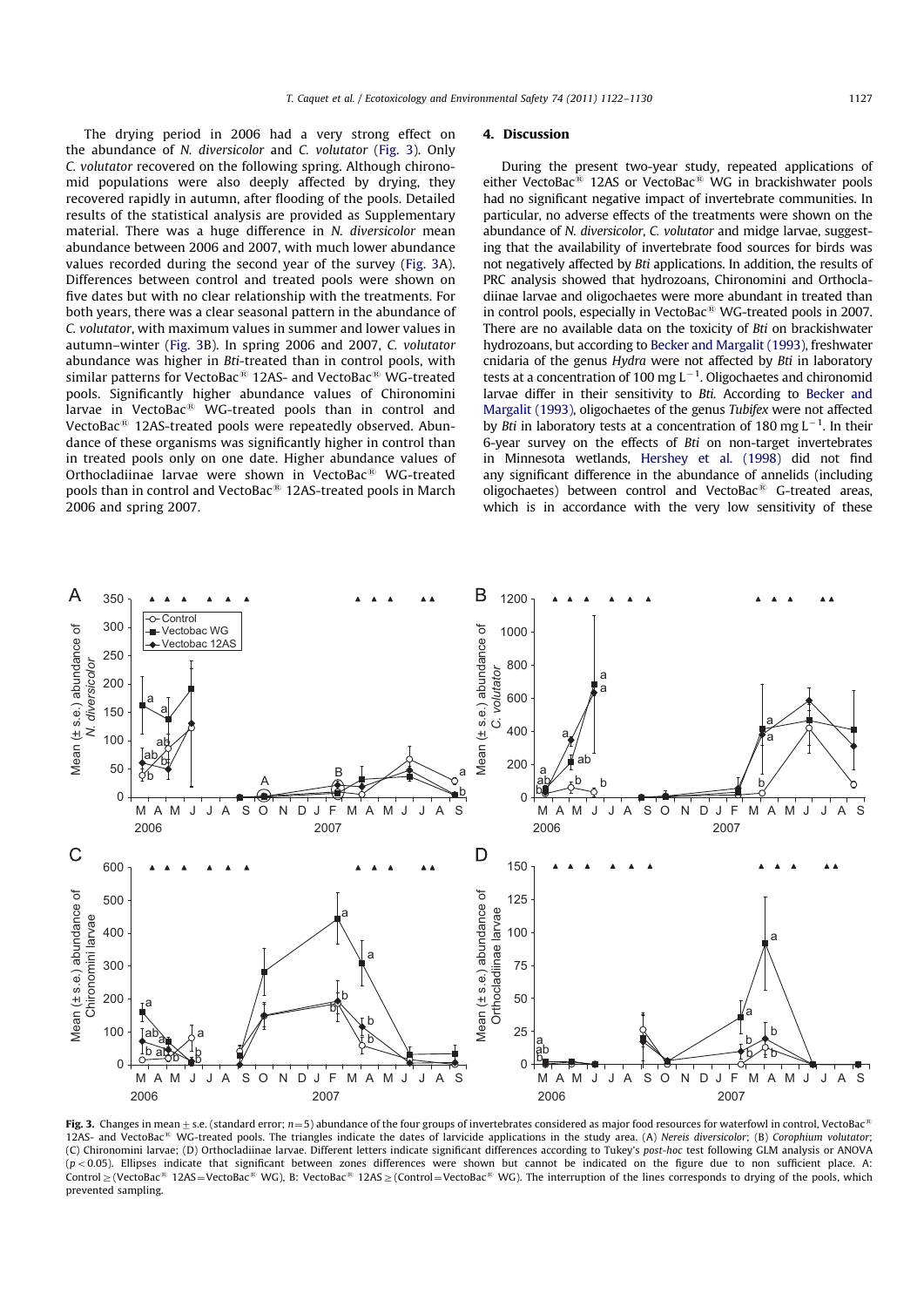organisms to Bti. Similarly, Barnes and Chapman (1998) found no effect of VectoBac $^{\circledR}$  12AS on the abundance of insect larvae (chironomids), crustaceans or molluscs collected in sediment samples from temperate New South Wales saltmarshes. In a pond mesocosm study, Liber et al. (1998) showed that Bti, applied as VectoBac $\mathbb{B}$  G twice at a 21-day interval, had a negative effect on the abundance of chironomid larvae only for application rates 1.5 to 2 times superior to the operational rate used for mosquito control (9 kg ha<sup> $-1$ </sup>). They also showed that the various subfamilies of Chironomidae exhibited different responses to Bti exposure, Orthocladiinae being more susceptible than Chironominae, whereas Tanypodinae were not affected even at application rate 10-fold higher than the operational rate. Among Chironominae, Chironomini appeared to be less susceptible than Tanytarsini although the reason for this difference is unclear (Liber et al., 1998). Other in situ studies found no significant Bti toxicity to chironomids when the larvicide was applied as VectoBac $^{\circledR}$  G at rate ranging from 5.6 to 28.1 kg ha $^{-1}$ (Charbonneau et al., 1994; Vinnersten et al., 2009; Lundström et al., 2010a, b) or as VectoBac $^{\circledR}$  12AS at the rate of 1 L ha $^{-1}$  (Lagadic et al., 2002). In temperate New South Wales saltmarshes, Barnes and Chapman (1998) did not find any effect of VectoBac $\mathbb{B}$  12AS on the abundance of insect larvae (chironomids), crustaceans or molluscs collected in sediment samples.

One of the objectives of this study was to compare the long-term effects of repeated treatments with AS and WG formulations of VectoBac $^{\circledR}$  on non-target aquatic invertebrates. The results of the PRC analysis strongly suggest that there was no difference between the overall effects of the two formulations on the dynamics of aquatic invertebrate community structure. Higher Shannon's diversity and Pielou's evenness values were sometimes observed for VectoBac<sup>®</sup> 12 AS- than VectoBac<sup>®</sup> WG-treated pools. This is the consequence of the higher increase in the abundance of midge larvae in VectoBac $\textcircled{\tiny{R}}$  WG-treated pools on the same dates. The reasons for the increase in the abundance of some non-target groups, especially midge larvae, observed in Bti-treated zones remain unclear. The fact that this positive effect was more pronounced in the pools treated with VectoBac $^{\circledR}$  WG than in those treated with VectoBac $<sup>8</sup>$  12AS also raises unanswered questions.</sup> Increase in abundance of non-target taxa following exposure to insecticides is frequently interpreted as an indirect effect of the reduction in the abundance of susceptible groups (Caquet et al., 1992, 2007), including the targeted taxa (i.e., mosquito larvae in this case). In natural wetlands where VectoBac $\textcircled{\tiny{R}}$  G was aerially applied at 15 kg ha $^{-1}$ , Östman et al. (2008) observed a reduction in the abundance of mosquito larvae in treated sites, followed by an increase in the taxonomic richness and abundance of protozoans which are prey for mosquito larvae but also for other invertebrates such as rotifers or hydrozoans. However in this study, the abundance of mosquito larvae in samples from the three zones was always very low, suggesting that such an indirect effect was probably not responsible for the observed changes in the abundance of non-target groups or that its contribution to this phenomenon was very limited. Russell et al. (2009) attributed the absence of detectable effects of VectoBac $^{\circledR}$  12AS on the composition of the arthropod community in ephemeral pools in Australian saltmarshes to the fact that the systems used for their study had been exposed to previous larvicide application for mosquito control. According to this hypothesis, repeated applications of larvicides might have resulted in only the more resilient or more tolerant species remaining in the treated areas. In our study, treated pools are located in an area which has been subjected to Bti treatments for nearly ten years (Fourcy et al., 2002). Therefore, it could be argued that the absence of negative effects of both Bti formulations would be due to a kind of 'selection' of taxa by previous treatments. However, this hypothesis is challenged by the fact that identical sets of taxa were found in pools from the three zones and because frequent drying of the pools would act as a 'reset' phase for the invertebrate communities that develop in these systems. Since recovery of most of the species when pools are flooded again is caused by propagules coming from the open ocean or other flooded areas, it is unlikely that such a selection would have occurred at our study site.

The results presented in this paper confirm the major influence of hydrology on the dynamics of communities in this type of ecosystem. The taxonomic composition of the invertebrate communities was typical of brackishwater intermittent ecosystems (Ward and FitzGerald, 1983; Giberson et al., 2001; Gascón et al., 2008). Short hydroperiods are associated with species with fast developmental time, abundant food resources, and reduced impact of predators (Wellborn et al., 1996; Williams, 1996). Inter-annual differences in hydrological regime had a very strong impact on invertebrate dynamics. Annual cumulative rainfall was higher in 2006 than in 2007 (871.3 and 801.2 mm, respectively) but rainfall was more regularly distributed across the year in 2007, which explains why all the pools were filled with water on the different sampling dates in 2007. Spring 2006 was characterized by low rainfalls, which led to drying of the pools in the following summer. Intense rainfalls in August and September 2006 enhanced refilling of the pools and chironomid larvae were among the first organisms to recolonize the pools after flooding. These insects are known to rapidly (re)colonize newly flooded habitat or formerly disturbed aquatic ecosystems due to the presence of several cohorts of dispersing mature flying adults per year (i.e., multivoltine life cycle; Caquet et al., 2007). C. volutator recovery was probably associated with immigration of young individuals with tide. Some species are theoretically able to survive unfavorable conditions through deep burrowing in the sediment, although this strategy is not always successful as exemplified by the data on the abundance of N. diversicolor. This species gradually recovered in the following year through the recruitment of young individuals, but abundance values were generally lower in 2007 than in 2006 in both control and treated pools. Strong environmental fluctuations, especially those associated with hydrological regime, may also have a major influence on the effects of Bti treatments in the field. Effects of Bti on target and non-target species are known to be influenced by various environmental parameters such as sunlight, water depth, temperature, salinity, organisms density in water and concentration of suspended solids (especially organic particles; Becker and Margalit, 1993; Charbonneau et al., 1994; Russell et al., 2003; Osborn et al., 2007). Russell et al. (2009) observed inconsistent short-term differences in the composition of the arthropod community in ephemeral pools treated with VectoBac $^{\circledR}$  12AS as compared to control pools. In their study, drying of the pools had a very strong effect on aquatic communities, and temporal fluctuations in numbers of arthropod taxa was generally much greater in magnitude than any difference between control and treated pools. In Minnesota freshwater wetlands, Hershey et al. (1995) showed that drought was more important than Bti (as VectoBac<sup>®</sup> G) treatment in determining insect abundance, suggesting that temporal changes in environmental factors might have an influence at least as important as the larvicide on nontarget species. Similarly, Persson Vinnersten et al. (2010) showed that natural environmental factors had a more important influence on structuring of the insect fauna of temporary wetlands than Bti treatments.

## 5. Conclusion

The results presented in this paper suggest that, for invertebrates living in temporary brackish pools, natural factors have a stronger effect on invertebrate community structure than exposure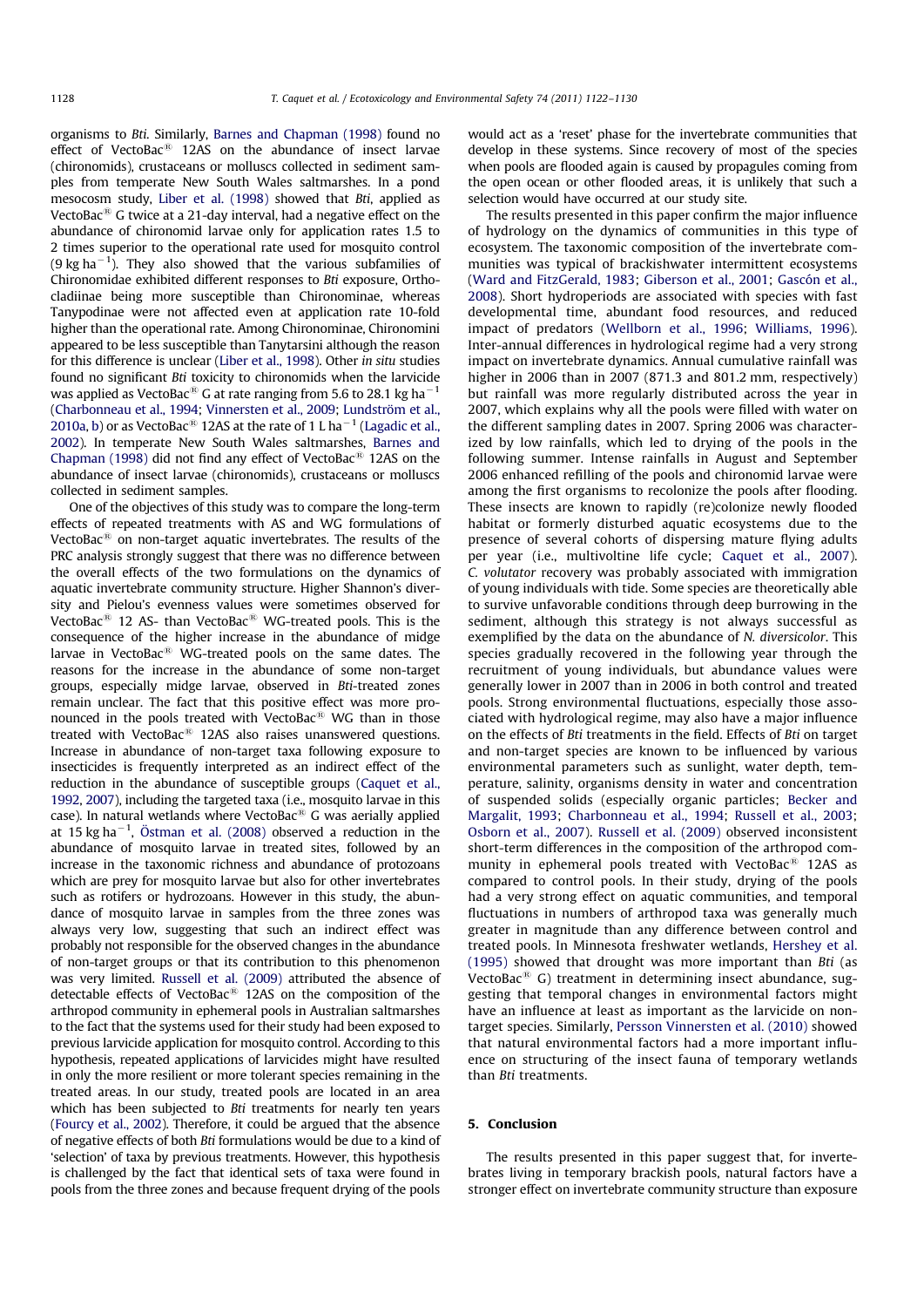to Bti. Environmental conditions during the two years of the survey were very different, especially when considering rainfall. As a consequence, the hydroperiod and some other environmental characteristics of the pools were much contrasted between 2006 and 2007. As shown by Hershey et al. (1995) and Russell et al. (2009), drying of the pools had a very strong effect on aquatic communities and temporal fluctuations in numbers of arthropod taxa within a given zone was generally much greater in magnitude than any difference between control and treated pools. Our results also clearly show that pool drying played a major role in the dynamics of the invertebrate community. As currently performed in Western France coastal wetlands, larval mosquito control with Bti, especially when it is used as the VectoBac $^{\circledR}$  WG formulation, does not adversely affect non-target invertebrates. Treatments are performed using portable spray apparatus by qualified personnel who select the treated zones on the basis of the presence and abundance of mosquito larvae (Carron et al., 2003). Furthermore, there is a tendency to reduce the application dosages. This strategy drastically reduces the amount of dispersed larvicide and ensures targeted applications in places inhabited by mosquito larvae, thus minimizing the risk of non-intentional impacts. Indirect positive effects on some non-target species should be confirmed by additional observations, over the long term. Such long-term surveys should encompass climatically contrasted years in order to take into account the influence of natural fluctuations of environmental parameters on the dynamics of non-target communities.

## Acknowledgments

Financial support for this work was provided by the Conseil Général du Morbihan. The authors wish to thank the personnel from the EID-Atlantique, and more specifically Benoît Le Hunsec and Sébastien Chouin, for their assistance.

## Appendix A. Supplementary material

Supplementary data associated with this article can be found in the online version at doi:10.1016/j.ecoenv.2011.04.028.

### References

- AFNOR, 1996. Qualité de l'eau dosage des matières en suspension méthode par filtration sur filtre en fibres de verre. In: AFNOR (Ed.), Qualité de l'eau - 6e Edition Tome 2 – Analyses Organoleptiques – Mesures Physico-chimiques – Parametres - Globaux – Composés Organiques. AFNOR, Paris, France. pp. 101–110.
- Barnes, P.B., Chapman, M.G., 1998. Effects of the larvicide VectoBac on assemblages of benthic invertebrates in Bicentennial Park. Centre for Research on Ecological Impacts of Coastal Cities, Sydney.
- Becker, N., 1997. Microbial control of mosquitoes: management of the Upper Rhine mosquito population as a model programme. Parasitol. Today 13, 485–487.
- Becker, N., Margalit, J., 1993. Use of Bacillus thuringiensis israelensis against mosquitoes and blackflies. In: Entwistle, P.F., Cory, J.S., Bailey, J.M., Higgs, S. (Eds.), Bacillus thuringiensis, an Environmental Biopesticide: Theory and Practice. John Wiley and Sons, Ltd., pp. 149–170.
- Becker, N., Petric, D., Zgomba, M., Boase, C., Dahl, C., Lan, J., Kaiser, A., 2003. Mosquitoes and their Control. Kluwer Academic/Plenum Publishers, New-York.
- Boisvert, J., Lacoursière, J.O., 2004. Le Bacillus thuringiensis israelensis et le contrôle des insectes piqueurs au Québec. Envirodoq No. ENV/2004/0278. Ministère de l'Environnement, Québec.
- Boisvert, M., Boisvert, J., 2000. Effects of Bacillus thuringiensis var. israelensis on target and nontarget organisms: a review of laboratory and field experiments. Biocont. Sci. Technol. 10, 517–561.
- Caquet, Th., Thybaud, E., Le Bras, S., Jonot, O., Ramade, F., 1992. Fate and biological effects of lindane and deltamethrin in freshwater mesocosms. Aquat. Toxicol. 23, 261–277.
- Caquet, Th, Hanson, M.L., Roucaute, M., Graham, D.W., Lagadic, L., 2007. Influence of isolation on the recovery of pond mesocosms from the application of an insecticide. II. Benthic macroinvertebrate responses. Environ. Toxicol. Chem. 26, 1280–1290.
- Carron, A., Duchet, C., Gaven, B., Lagneau, C., 2003. An easy field method for estimating the abundance of culicid larval instars. J. Am. Mosq. Cont. Assoc. 19, 353–360.
- Charbonneau, C.S., Drobney, R.D., Rabeni, C.F., 1994. Effects of Bacillus thuringiensis on nontarget benthic organisms in a lentic habitat and factors affecting the efficacy of the larvicide. Environ. Toxicol. Chem. 13, 267–279.
- Clarke, K.R., Warwick, R.M., 2001. Change in Marine Communities: An Approach to Statistical Analysis and Interpretation, second ed. PRIMER-E, Plymouth.
- Fourcy, D., Jumel, A., Heydorff, M., Lagadic, L., 2002. Esterases as biomarkers in Nereis (Hediste) diversicolor exposed to temephos and Bacillus thuringiensis var. israelensis used for mosquito control in coastal wetlands of Morbihan (Brittany, France). Mar. Environ. Res. 54, 755–759.
- Gascón, S., Boix, D., Sala, J., Quintana, X.D., 2008. Relation between macroinvertebrate life strategies and habitat traits in Mediterranean salt marsh ponds (Empordà wetlands, NE Iberian Peninsula). Hydrobiologia 597, 71-83.
- Giberson, D.J., Bilyj, B., Burgess, N., 2001. Species diversity and emergence patterns of nematocerous flies (Insecta: Diptera) from three coastal salt marshes in Prince Edward Island, Canada. Estuaries 24, 862–874.
- Hershey, A.E., Shannon, L., Axler, R., Ernst, C., Mickelson, P., 1995. Effects of methoprene and Bti (Bacillus thuringiensis var. israelensis) on non-target insects. Hydrobiologia 308, 219–227.
- Hershey, A.E., Lima, A.R., Niemi, G.J., Regal, R.R., 1998. Effects of Bacillus thuringiensis israelensis (Bti) and methoprene on non-target macroinvertebrates in Minnesota wetlands. Ecol. Appl. 8, 41–60.
- Hughes, R.G., 2004. Climate changes and loss of saltmarshes: consequences for birds. Ibis 146, 21–28.
- Kondo, S., Ohba, M., Ishii, T., 1992. Larvicidal activity of Bacillus thuringiensis serovar israelensis against nuisant chironomid midges (Diptera: Chironomidae) of Japan. Lett. Appl. Microbiol. 15, 207–209.
- Lagadic, L., Caquet, Th., Fourcy, D., Heydorff, M., 2002. Évaluation à long terme des effets de la démoustication dans le Morbihan. Suivi de l'impact écotoxicologique des traitements sur les invertébrés aquatiques entre 1998 et 2001. Scientific Report. April 2002. Research Agreement Conseil Général du Morbihan. 215p.
- Liber, K., Schmude, K.L., Rau, D.M., 1998. Toxicity of Bacillus thuringiensis var. israelensis to chironomids in pond mesocosms. Ecotoxicology 7, 343–354.
- Lorenzen, C.J., 1967. Determination of chlorophyll and pheopigments: spectrophotometric equations. Limnol. Oceanogr. 12, 343–346.
- Lundström, J.O., Brodin, Y., Schäfer, M.L., Persson Vinnersten, T.Z., Östman, Ö.<br>2010a. High species richness of Chironomidae (Diptera) in temporary flooded wetlands associated with high species turn-over rates. Bull. Entomol. Res. 100, 433–444.
- Lundström, J.O., Schäfer, M.L., Petersson, E., Persson Vinnersten, T.Z., Landin, J., Brodin, Y., 2010b. Production of wetland Chironomidae (Diptera) and the effects of using Bacillus thuringiensis israelensis for mosquito control. Bull. Entomol. Res. 100, 117–125.
- Mackenzie, R.A., 2005. Spatial and temporal patterns in insect emergence from a Southern Maine salt marsh. Am. Midl. Nat. 153, 257–269.
- Motoda, S., 1959. Devices of simple plankton apparatus. Mem. Fac. Fish., Hokkaido Univ. 7, 73–94.
- Mulla, M.S., Federici, B.A., Darwazeh, H.A., 1982. Larvicidal efficacy of Bacillus thuringiensis serotype H-14 against stagnant-water mosquitoes and its effects on nontarget organisms. Environ. Entomol. 11, 788–795.
- Niemi, G.J., Hershey, A.E., Shannon, L., Hanowski, J.M., Lima, A., Axler, R.P., Regal, R.R., 1999. Ecological effects of mosquito control on zooplankton, insects, and birds. Environ. Toxicol. Chem. 18, 549–559.
- O'Hara, R.B., Kotze, D.J., 2010. Do not log-transform count data. Methods Ecol. Evol. 1, 118–122.
- Osborn, F.R., Herrera, M.J., Gomez, C.J., Salazar, A., 2007. Comparison of two commercial formulations of Bacillus thuringiensis var. israelensis for the control of Anopheles aquasalis (Diptera: Culicidae) at three salt concentrations. Mem. Inst. Oswald. Cruz 102, 69–72.
- Östman, Ö., Lundström, J.O., Vinnersten, T.Z.P., 2008. Effects of mosquito larvae removal with Bacillus thuringiensis israelensis (Bti) on natural protozoan communities. Hydrobiologia 607, 231–235.
- Persson Vinnersten, T.Z., Lundström, J.O., Schäfer, M.L., Petersson, E., Landin, J., 2010. A six-year study of insect emergence from temporary flooded wetlands in central Sweden, with and without Bti-based mosquito control. Bull. Entomol. Res. 100, 715–725.
- Rey, D., Long, A., Pautou, M.P., Meyran, J.C., 1998. Comparative histopathology of some Diptera and Crustacea of aquatic alpine ecosystems, after treatment with Bacillus thuringiensis var. israelensis. Entomol. Exp. Appl. 88, 255–263.
- Russell, T.L., Brown, M.D., Purdie, D.M., Ryan, P.A., Kay, B.H., 2003. Efficacy of VectoBac (Bacillus thuringiensis variety israelensis) formulations for mosquito control in Australia. J. Econ. Entomol. 96, 1786–1791.
- Russell, T.L., Kay, B.H., Skilleter, G.A., 2009. Environmental effects of mosquito insecticides on saltmarsh invertebrate fauna. Aquat. Biol. 6, 77–90.
- Swanson, G.A., 1985. Invertebrates consumed by dabbling ducks (Anatinae) on the breeding grounds. J. Minn. Acad. Sci. 50, 37–40.
- Valiela, I., Cole, M.L., McClelland, J., Hauxwell, J., Cebrian, J., Jioye, S.B., 2002. Role of salt marshes as part of coastal landscapes. In: Weinstein, M.P., Kreeger, D.A. (Eds.), Concepts and Controversies in Tidal Marsh Ecology. Springer, Netherlands, Dordrecht, pp. 23–36.
- van den Brink, P.J., ter Braak, C.J.F., 1999. Principal response curves: analysis of time-dependent multivariate responses of biological community to stress. Environ. Toxicol. Chem. 18, 138–148.